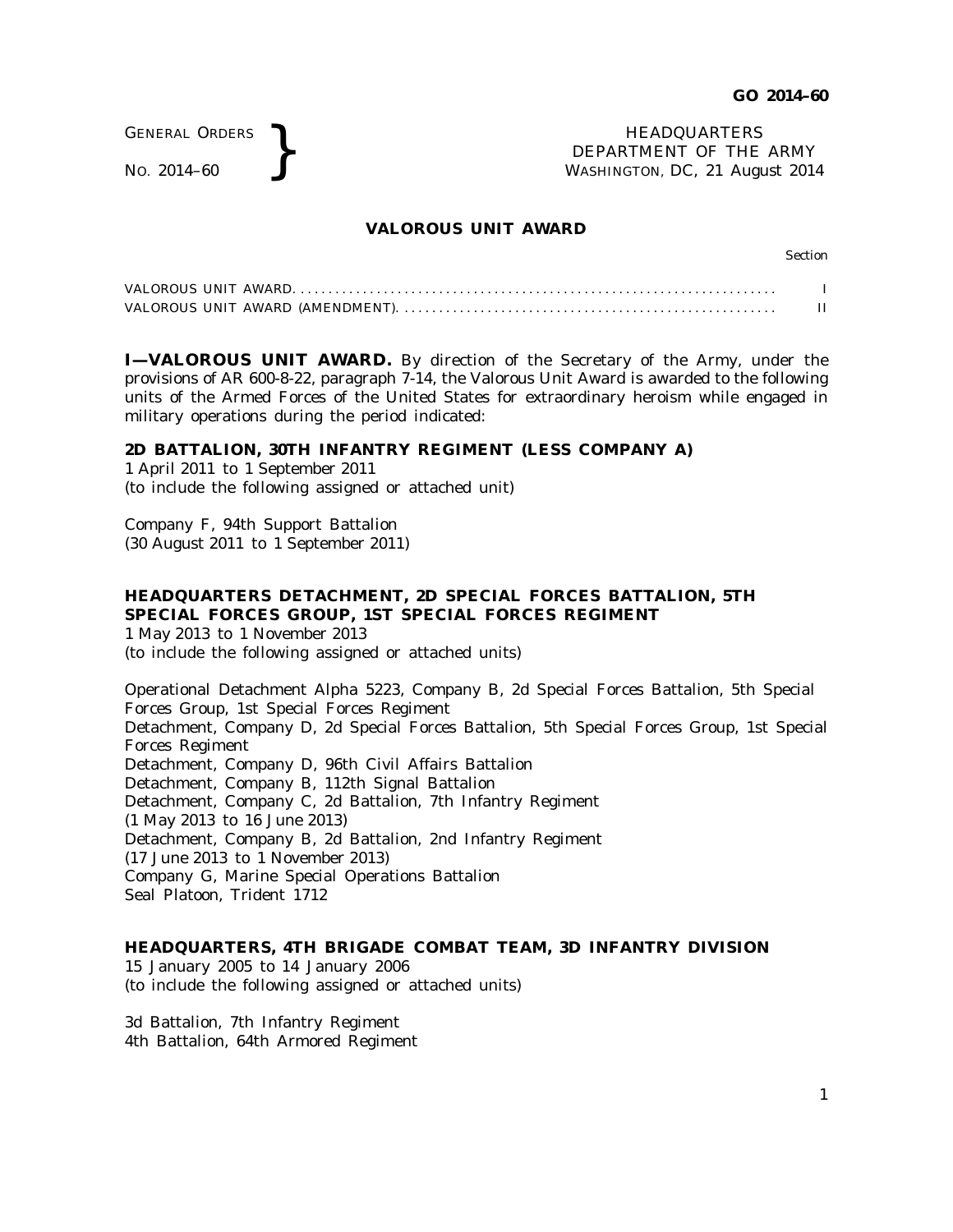6th Squadron, 8th Cavalry Regiment 1st Battalion, 76th Field Artillery Regiment Special Troops Battalion, 4th Brigade Combat Team, 3d Infantry Division 703d Support Battalion 1st Battalion, 184th Infantry Regiment 3d Squadron, 3d Armored Cavalry Regiment (20 July 2005 to 14 January 2006) Headquarters Troop, 3d Squadron, 3d Armored Cavalry Regiment (20 July 2005 to 14 January 2006) Troop I, 3d Armored Cavalry Regiment (20 July 2005 to 14 January 2006) Troop K, 3d Armored Cavalry Regiment (20 July 2005 to 14 January 2006) Troop L, 3d Armored Cavalry Regiment (20 July 2005 to 14 January 2006) Troop M, 3d Armored Cavalry Regiment (20 July 2005 to 14 January 2006)

**II—VALOROUS UNIT AWARD (AMENDMENT).** Section IV, Department of the Army General Order 2009-23, as pertains to the Valorous Unit Award to Headquarters and Headquarters Company, 1st Brigade, 25th Infantry Division, for the period of 5 January 2005 to 15 February 2005, is amended to:

Add:

113th Engineer Battalion

[AHRC–PDP–A]